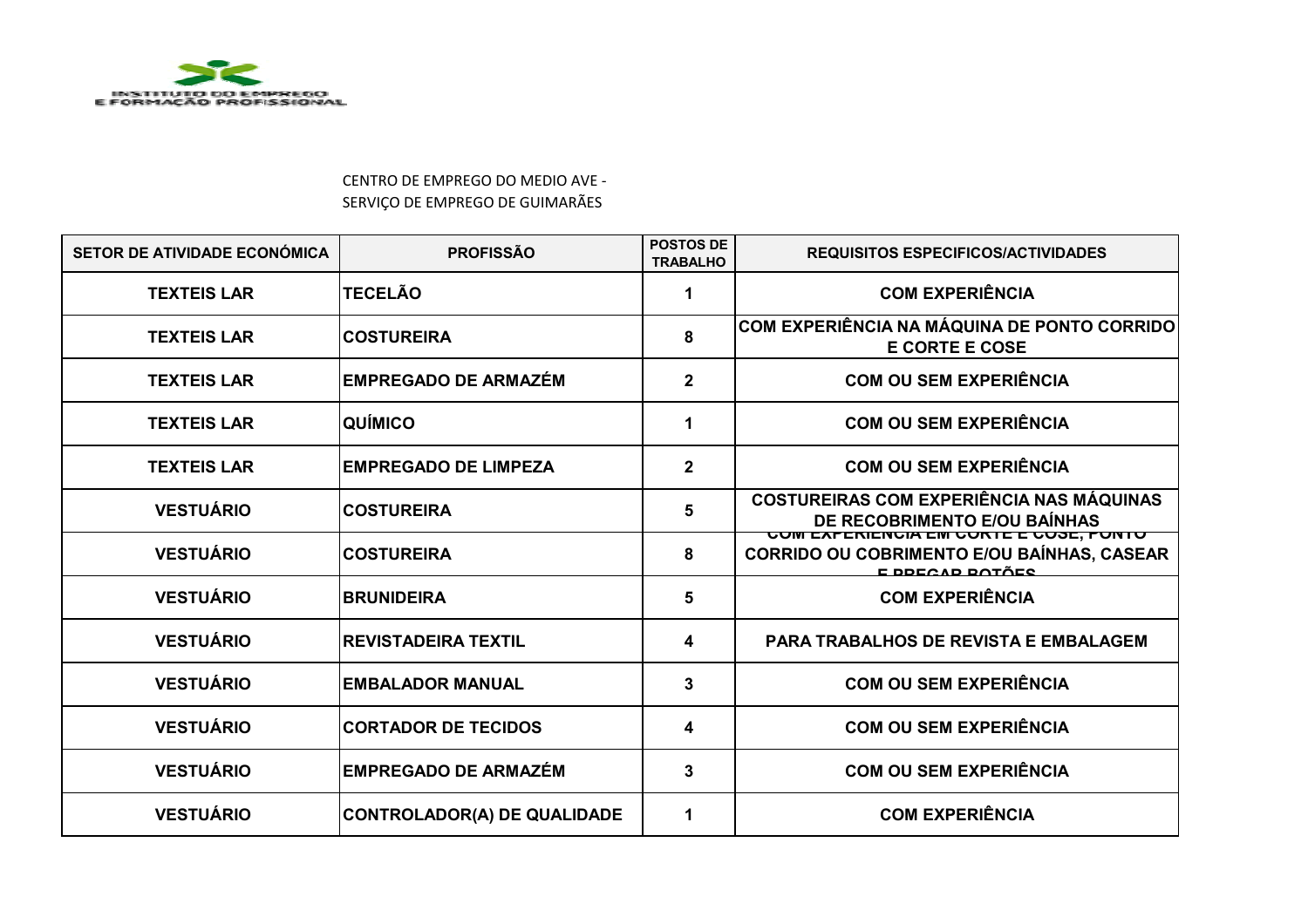| <b>VESTUÁRIO</b>           | <b>COMERCIAL</b>                                              | $\overline{\mathbf{2}}$ | <b>COM EXPERIÊNCIA</b>                                  |
|----------------------------|---------------------------------------------------------------|-------------------------|---------------------------------------------------------|
| <b>COMÉRCIO DE TÊXTEIS</b> | <b>TRABALHADORES DA MONTAGEM</b>                              | 1                       | <b>COM CARTA DE CONDUÇÃO</b>                            |
| <b>TECELAGEM</b>           | <b>TECELÃO</b>                                                | 1                       | <b>COM EXPERIÊNCIA EM URDISSAGEM</b>                    |
| <b>TECELAGEM</b>           | <b>TECELÃO</b>                                                | $\overline{\mathbf{2}}$ | <b>COM EXPERIÊNCIA EM TEARES RETOS</b>                  |
| <b>TECELAGEM</b>           | <b>TECELÃO</b>                                                | 3                       | <b>COM EXPERIÊNCIA EM TEARES CIRCULARES</b>             |
| <b>TECELAGEM</b>           | <b>TINTUREIRO</b>                                             | 1                       | <b>COM OU SEM EXPERIÊNCIA</b>                           |
| <b>TECELAGEM</b>           | <b>AFINADOR DE TEARES</b>                                     | $\overline{\mathbf{2}}$ | <b>COM EXPERIÊNCIA</b>                                  |
| <b>FIAÇÃO</b>              | <b>FIANDEIRO</b>                                              | 1                       | <b>COM EXPERIÊNCIA</b>                                  |
| <b>ESTAMPARIA</b>          | <b>ESTAMPADOR</b>                                             | 1                       | <b>COM EXPERIÊNCIA EM COLOROMETRIA</b>                  |
| <b>ESTAMPARIA</b>          | <b>ESTAMPADOR</b>                                             | 1                       | <b>COM EXPERIÊNCIA</b>                                  |
| <b>TINTURARIA</b>          | OPERADOR DE MÁQUINA DE<br><b>CARDAR</b>                       | 1                       | <b>COM EXPERIÊNCIA</b>                                  |
| <b>FÁBRICA DE CALÇADO</b>  | <b>CORTADOR DE PELES</b>                                      | $\overline{\mathbf{2}}$ | <b>COM EXPERIÊNCIA</b>                                  |
| <b>FÁBRICA DE CALÇADO</b>  | <b>GASPEADEIRAS/CRAVADEIRAS</b>                               | 5                       | DE 1ª OU DE 2ª                                          |
| <b>FÁBRICA DE CALÇADO</b>  | <b>SAPATEIRO</b>                                              | 3                       | PARA TRABALHOS DE MESA COM OU SEM<br><b>EXPERIÊNCIA</b> |
| <b>FÁBRICA DE CALÇADO</b>  | <b>ACABADOR DE CALÇADO</b>                                    | 1                       | <b>COM OU SEM EXPERIÊNCIA</b>                           |
| <b>FÁBRICA DE CALÇADO</b>  | OPERADOR DE PRODUÇÃO                                          | 1                       | <b>COM OU SEM EXPERIÊNCIA</b>                           |
| <b>FÁBRICA DE CALCADO</b>  | <b>OPERADORES DE MÁQUINA DE</b><br><b>FABRICO DE CALÇADO</b>  | 3                       | <b>COM OU SEM EXPERIÊNCIA</b>                           |
| <b>CONSTRUÇÃO CIVIL</b>    | <b>MOTORISTA DE VEÍCULOS</b><br><b>PESADOS DE MERCADORIAS</b> | 1                       | <b>COM EXPERIENCIA</b>                                  |
| <b>CONSTRUÇÃO CIVIL</b>    | SERVENTE DA CONSTRUÇÃO CIVIL                                  | 4                       | <b>COM OU SEM EXPERIÊNCIA</b>                           |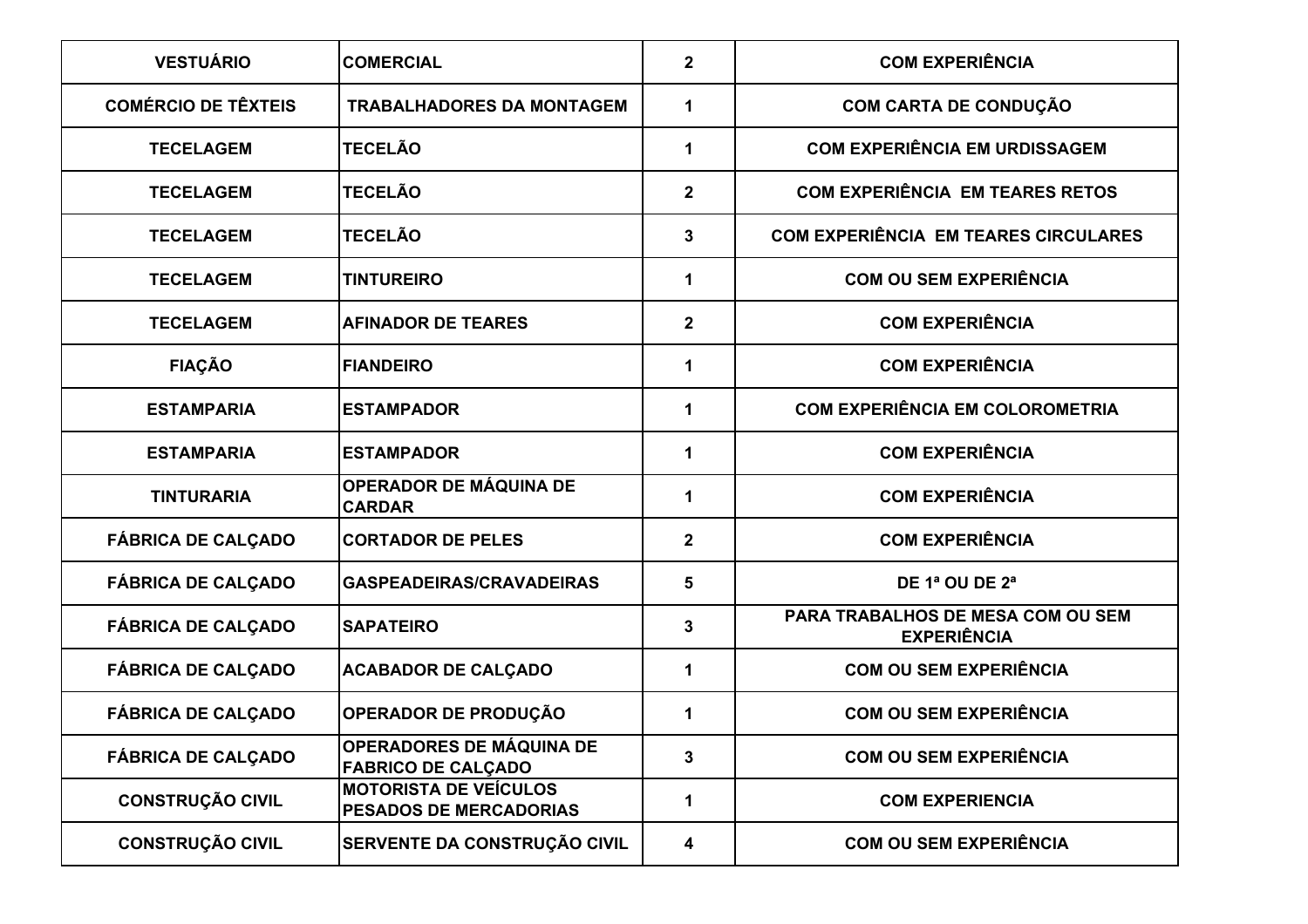| <b>CONSTRUÇÃO CIVIL</b>                                                        | <b>PEDREIRO</b>                                     | 4                       | <b>COM EXPERIENCIA</b>                                                                |
|--------------------------------------------------------------------------------|-----------------------------------------------------|-------------------------|---------------------------------------------------------------------------------------|
| <b>CONSTRUÇÃO CIVIL</b>                                                        | <b>MANOBRAR MÁQUINAS DE</b><br><b>TERRAPLANAGEM</b> | $\overline{\mathbf{2}}$ | <b>COM EXPERIENCIA</b>                                                                |
| <b>CONSTRUÇÃO CIVIL</b>                                                        | <b>EMPREGADO DE SERVIÇO DE</b><br><b>PESSOAL</b>    | $\mathbf{1}$            | <b>COM EXPERIENCIA</b>                                                                |
| <b>CONSTRUÇÃO CIVIL</b>                                                        | <b>TÉCNICO DE ENGENHARIA CIVIL</b>                  | $\mathbf{1}$            | <b>COM OU SEM EXPERIÊNCIA</b>                                                         |
| <b>CARPINTARIA</b>                                                             | <b>CARPINTEIRO</b>                                  | 5                       | <b>COM OU SEM EXPERIÊNCIA</b>                                                         |
| <b>CARPINTARIA</b>                                                             | <b>OPERADORES DE MÁQUINAS</b>                       | $\mathbf 1$             | <b>COM CONHECIMENTOS EM INFORMÁTICA</b>                                               |
| <b>FABRICAÇÃO DE OUTRAS</b><br><b>BOMBAS E COMPRESSORES</b>                    | OPERADOR NÃO ESPECIALIZADO                          | 5                       | PARA AUXILIAR NA PRODUÇÃO DE BOMBAS DE<br><b>COMBUSTÍVEL E MÁQUINAS DE LAVAR AUTO</b> |
| <b>FABRICAÇÃO DE PORTAS,</b><br><b>JANELAS</b>                                 | <b>MONTADOR DE ESTRUTURAS</b><br><b>METÁLICAS</b>   | $\mathbf 1$             | <b>SEM EXPERIÊNCIA</b>                                                                |
| <b>FABRICAÇÃO DE PORTAS,</b><br><b>JANELAS</b>                                 | <b>SERRALHEIRO CIVIL</b>                            | 5                       | COM OU SEM EXPERIÊNCIA E CONHECIMENTOS EM<br><b>SOLDADURA</b>                         |
| <b>FABRICAÇÃO DE OUTRAS</b><br><b>MÁQUINAS DIVERSAS</b>                        | <b>SERRALHEIRO MECÂNICO</b>                         | $\overline{2}$          | <b>COM EXPERIÊNCIA PROFISSIONAL</b>                                                   |
| PREPARAÇÃO DE PRODUTOS DA PREPARADOR DE PEIXE<br><b>PESCA E DA AQUICULTURA</b> | <b>CONGELADO</b>                                    | 4                       | <b>COM EXPERIÊNCIA PROFISSIONAL PARA</b><br>DESAGREGAÇÃO, CORTE E EMABALAMENTO.       |
| <b>RESTAURAÇÃO</b>                                                             | <b>COZINHEIRO</b>                                   | $\overline{\mathbf{4}}$ | <b>COM OU SEM EXPERIÊNCIA EXPERIÊNCIA</b>                                             |
| <b>RESTAURAÇÃO</b>                                                             | <b>AJUDANTE DE COZINHA</b>                          | $\mathbf 1$             | <b>COM OU SEM EXPERIÊNCIA</b>                                                         |
| <b>RESTAURAÇÃO</b>                                                             | <b>EMPREGADO DE MESA</b>                            | 10                      | <b>COM OU SEM EXPERIÊNCIA</b>                                                         |
| <b>RESTAURAÇÃO</b>                                                             | <b>EMPREGADO DE BALCÃO</b>                          | 10                      | <b>COM OU SEM EXPERIÊNCIA</b>                                                         |
| <b>RESTAURAÇÃO</b>                                                             | PREPARADOR DE REFEIÇÕES<br><b>RÁPIDAS</b>           | $\mathbf{1}$            | <b>COM EXPERIÊNCIA</b>                                                                |
| <b>PANIFICAÇÃO</b>                                                             | <b>PADEIRO E PASTELEIRO</b>                         | $\overline{2}$          | <b>COM EXPERIÊNCIA</b>                                                                |
| <b>SALÃO DE CABELEIREIRO</b>                                                   | <b>CABELEIREIRO(A)</b>                              | $\overline{2}$          | <b>COM EXPERIÊNCIA</b>                                                                |